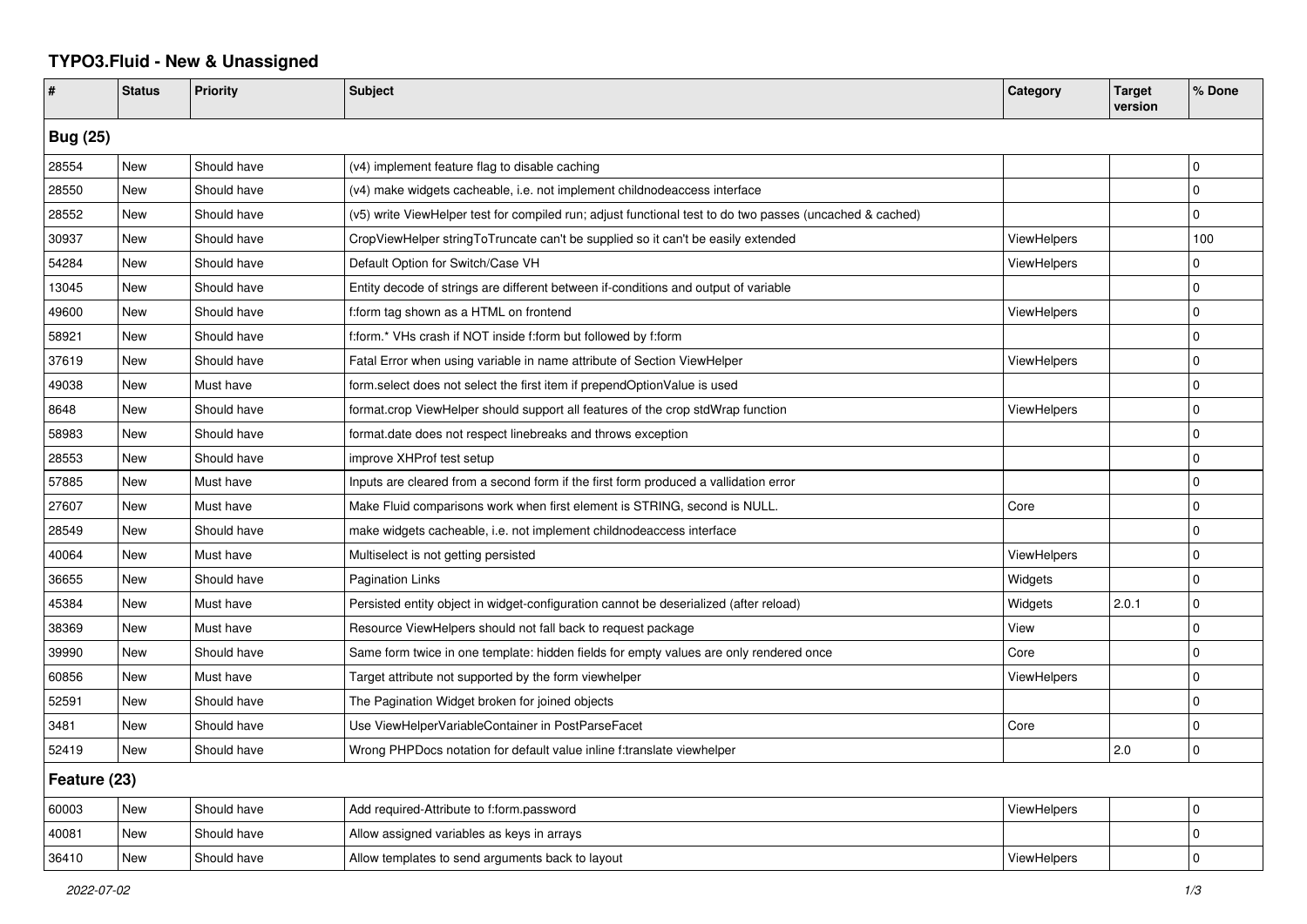| ∦                | <b>Status</b> | Priority             | <b>Subject</b>                                                                                      | Category    | <b>Target</b><br>version | % Done      |  |  |
|------------------|---------------|----------------------|-----------------------------------------------------------------------------------------------------|-------------|--------------------------|-------------|--|--|
| 48355            | New           | Could have           | Assign output of viewhelper to template variable for further processing.                            |             |                          | 0           |  |  |
| 46545            | <b>New</b>    | Should have          | Better support for arrays in options of SelectViewHelper                                            |             |                          | $\mathbf 0$ |  |  |
| 60181            | New           | Could have           | Caching mechanism for Fluid Views/Templates                                                         | View        |                          | 0           |  |  |
| 38130            | <b>New</b>    | Should have          | Checkboxes and multiple select fields should have an assignable default value                       |             |                          | $\Omega$    |  |  |
| 7608             | <b>New</b>    | Could have           | Configurable shorthand/object accessor delimiters                                                   | Core        |                          | 0           |  |  |
| 1907             | New           | Could have           | Default values for view helpers based on context                                                    | Core        |                          | 0           |  |  |
| 45153            | <b>New</b>    | Should have          | f:be.menus.actionMenuItem - Detection of the current select option is insufficient                  |             |                          | $\mathbf 0$ |  |  |
| 62346            | <b>New</b>    | Could have           | f:comment should have high precende                                                                 | Core        | 3.x                      | $\Omega$    |  |  |
| 31955            | New           | Should have          | f:uri.widget                                                                                        | Widgets     |                          | $\Omega$    |  |  |
| 10472            | <b>New</b>    | Could have           | Fluid Standalone distribution                                                                       | Core        |                          | 0           |  |  |
| 4704             | <b>New</b>    | Should have          | Improve parsing exception messages                                                                  | Core        |                          | $\Omega$    |  |  |
| 51100            | <b>New</b>    | Must have            | Links with absolute URI should have the option of URI Scheme                                        | ViewHelpers |                          | $\mathbf 0$ |  |  |
| 30555            | New           | Could have           | Make TagBuilder more extensible                                                                     | Core        |                          | $\Omega$    |  |  |
| 42397            | New           | Should have          | Missing viewhelper for general links                                                                |             |                          | $\Omega$    |  |  |
| 36559            | <b>New</b>    | Could have           | New widget progress bar                                                                             |             |                          | $\Omega$    |  |  |
| 60271            | New           | Should have          | Paginate viewhelper, should also support arrays                                                     |             |                          | $\Omega$    |  |  |
| 39936            | <b>New</b>    | Should have          | registerTagAttribute should handle default values                                                   | ViewHelpers |                          | 0           |  |  |
| 33215            | New           | Should have          | RFC: Dynamic values in ObjectAccess paths                                                           |             |                          | 0           |  |  |
| 9514             | New           | Should have          | Support explicit Array Arguments for ViewHelpers                                                    |             |                          | $\Omega$    |  |  |
| 51277            | <b>New</b>    | Should have          | ViewHelper context should be aware of actual file occurrence                                        |             |                          | 0           |  |  |
| <b>Task (12)</b> |               |                      |                                                                                                     |             |                          |             |  |  |
| 9950             | <b>New</b>    | Should have          | Binding to nested arrays impossible for form-elements                                               | ViewHelpers |                          | 0           |  |  |
| 26664            | <b>New</b>    | Won't have this time | Clean up Form ViewHelpers                                                                           | ViewHelpers |                          | 75          |  |  |
| 47669            | <b>New</b>    | Should have          | FormViewHelper does not define the default request method                                           |             |                          | 0           |  |  |
| 45394            | <b>New</b>    | Should have          | Forwardport Unit test for standalone view                                                           | View        |                          | $\Omega$    |  |  |
| 32035            | New           | Should have          | Improve fluid error messages                                                                        | Core        |                          | 0           |  |  |
| 56237            | New           | Should have          | in-line (Condition)ViewHelpers should not evaluate on parsing                                       |             |                          | 0           |  |  |
| 26658            | <b>New</b>    | Won't have this time | Make Form ViewHelpers consistent                                                                    | ViewHelpers |                          | 75          |  |  |
| 42743            | New           | Should have          | Remove inline style for hidden form fields                                                          |             |                          | 0           |  |  |
| 43071            | New           | Should have          | Remove TOKENS for adding fallback teplates in B                                                     |             |                          | $\Omega$    |  |  |
| 43072            | New           | Should have          | Remove TOKENS for adding templates fallback in Backporter                                           | View        |                          | 0           |  |  |
| 10911            | New           | Should have          | Tx_Fluid_ViewHelpers_Form_AbstractFormViewHelper->renderHiddenIdentityField should be more reliable | ViewHelpers |                          | 0           |  |  |